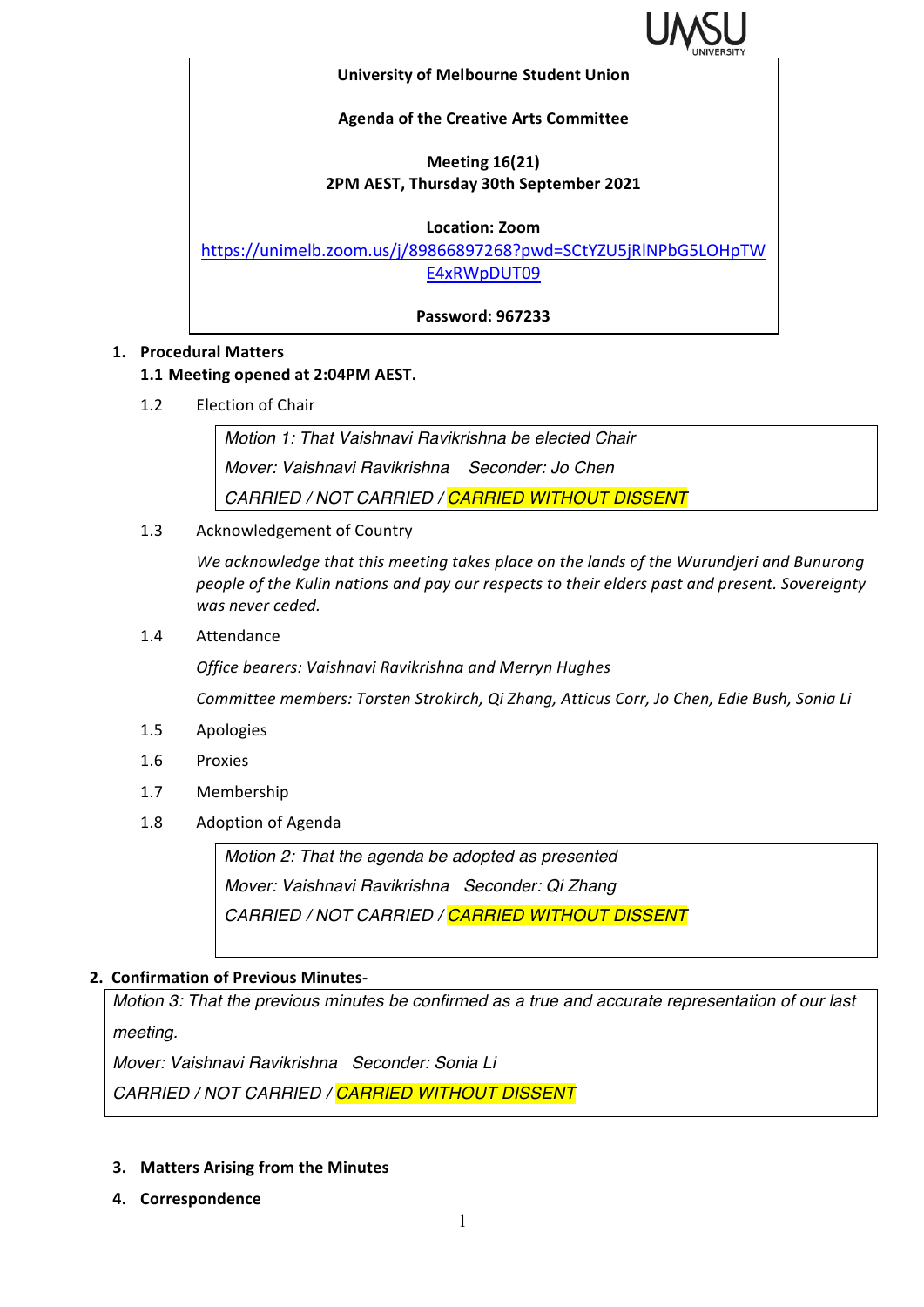## **5. Creative Arts Office Report**

- Above Water launch TONIGHT!
	- o 6-8PM AEST
	- $\circ$  Vaishnavi invited committee to attend
- Art Relaxation Workshop x Women's & Disabilities
	- o Friday 3-4:30PM AEST
	- $\circ$  Faciliated by Nicola, one of the Mudfest artists
- Trivia Night x Southbank
	- $\circ$  Tues 19<sup>th</sup> Oct
	- $\circ$  In the works, promotion to begin next week
- The Swift Tailors: At Home High Fashion x UHT
	- $\circ$  Submissions open for three weeks Oct 8 Oct 29
	- $\circ$  Collaborative art project homemade outfits
	- $\circ$  In the works
	- $\circ$  Need to meet with Erin again to finalise guidelines and submission form
- Mudfest wrap-up
	- $\circ$  Still working through acquittal reports
	- o Mudfest Documentary released next week
- Student Artist Spotlight submission numbers really good! 7 over the mid-sem!

| <b>Applicant</b>                                     | <b>Project Title</b>                   | <b>Artform</b>                    | <b>Amount</b><br>Requested | <b>Attachments</b>                                             |
|------------------------------------------------------|----------------------------------------|-----------------------------------|----------------------------|----------------------------------------------------------------|
| <b>Katie Zhang</b>                                   | illumination<br>fragments              | <b>Visual Arts</b>                | \$496.55                   | Application<br>1.<br>form                                      |
| <b>Kitman</b><br>Yeung                               | <b>Towards</b><br>certainty            | Installation art/fabric sculpture | \$480.45                   | Application<br>1.<br>form<br>2.<br>Artist CV                   |
| <b>Alison Lau</b>                                    | Period of<br>development<br>- painting | Acrylic painting on canvas        | \$189.78                   | Application<br>1.<br>form<br>2. Supporting<br>documentation    |
| <b>Nicholas</b><br>Currie and<br><b>Lily Skipper</b> | Wolves in<br><b>Shelves</b>            | Fine Art/installation             | \$500.00                   | Application<br>1.<br>form<br>2.<br>Supporting<br>documentation |
| \$1,666.78<br>Total                                  |                                        |                                   |                            |                                                                |

#### **6. Grant Applications**

## **Katie Zhang**

- Has previously submitted an application this year all acquitted
- Has been involved in department Above Water, Student Artist Spotlight
- Sonia likes the project and the detail in budget breakout
- Vaishnavi thought it was sensible that the project is planned for online delivery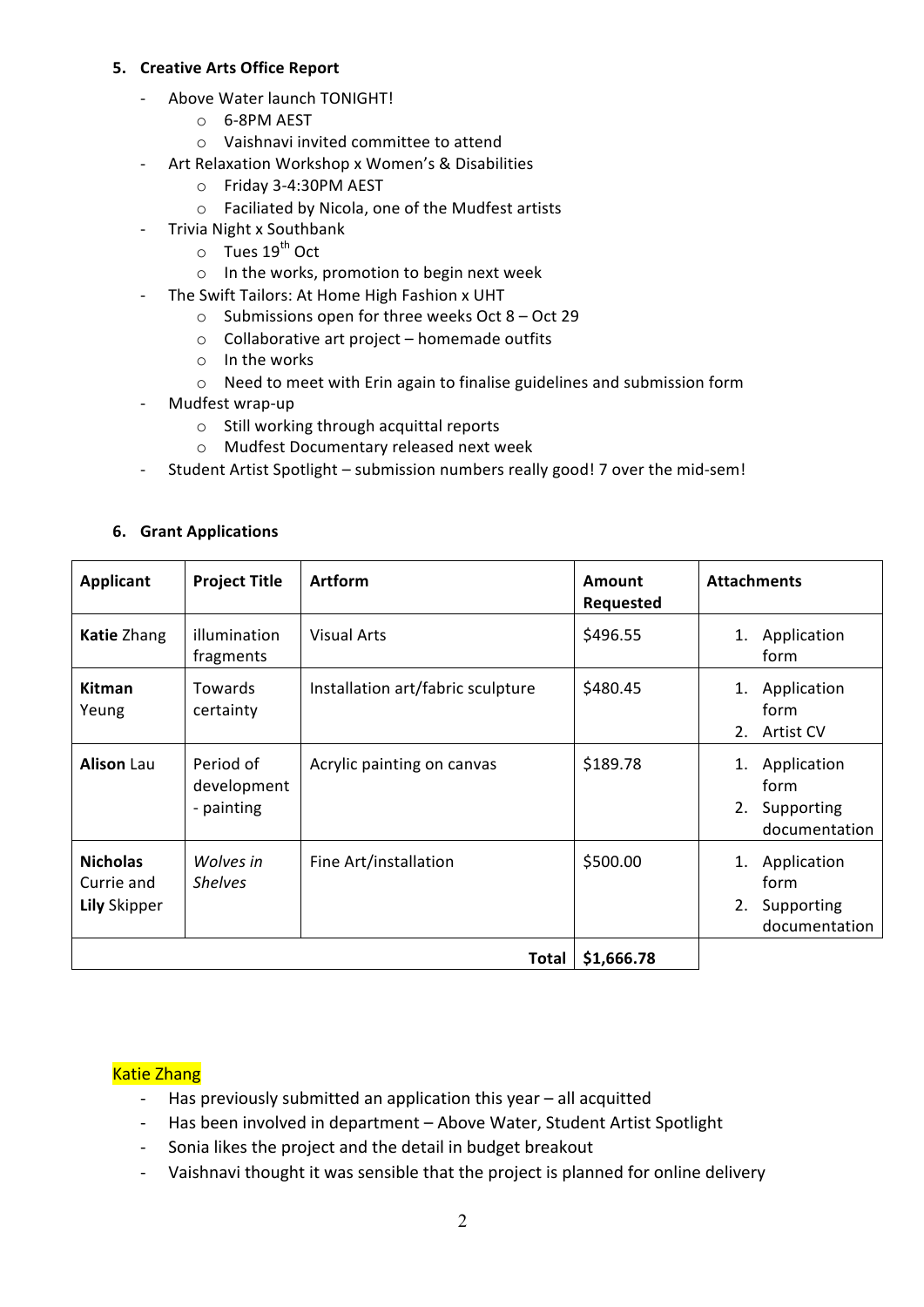- Merryn appreciated the detail in the accessibility and sustainability sections wellconsidered
- Committee approved the application

# Kitman Yeung

- Has previously submitted two grant applications this year all acquitted
- Been involved with the department Student Artist Spotlight
- Torsten thinks the application is thorough, well-considered, detailed and likes the variety in Kitman's artistic practice
- Atticus agreed that Kitman's scope of artistic interest is very impressive
- Jo liked the inclusion of artworks to support the application
- Vaishnavi appreciated considerations re access and sustainability
- Committee approved the application

# **Alison Lau**

- New applicant, in last semester of uni, thought program was only available to VCA students
- Period of development not a particular project but she clarified she will have something to show at the end of the period
- Edie agreed with Vaishnavi that it's important to support students develop new hobbies during the lockdown
- Detailed budget
- Discrepancy: Torsten noted that Alison requested \$150 in funding info but budget table indicates she is requesting \$189.78. We are taking the figure in the budget table as the requested figure and have made adjustments to our records.
- Committee approved the application

# **Nicholas Currie and Lily Skipper**

- Vaishnavi pointed out error in budget info: total estimated income is \$650 not \$750
- Nicholas clarified in an email and not in the application that there is an allocation of \$150 which is a self-funded contingency allotment
- Torsten noted there was not a lot of detail in some areas especially accessibility and sustainability but the project itself and the way it involves a lot of VCA student was still important
- Qi noted people involved in the project identify as being of Aboriginal or Torres Strait Islander descent which is important to take into account as well
- Committee approved the application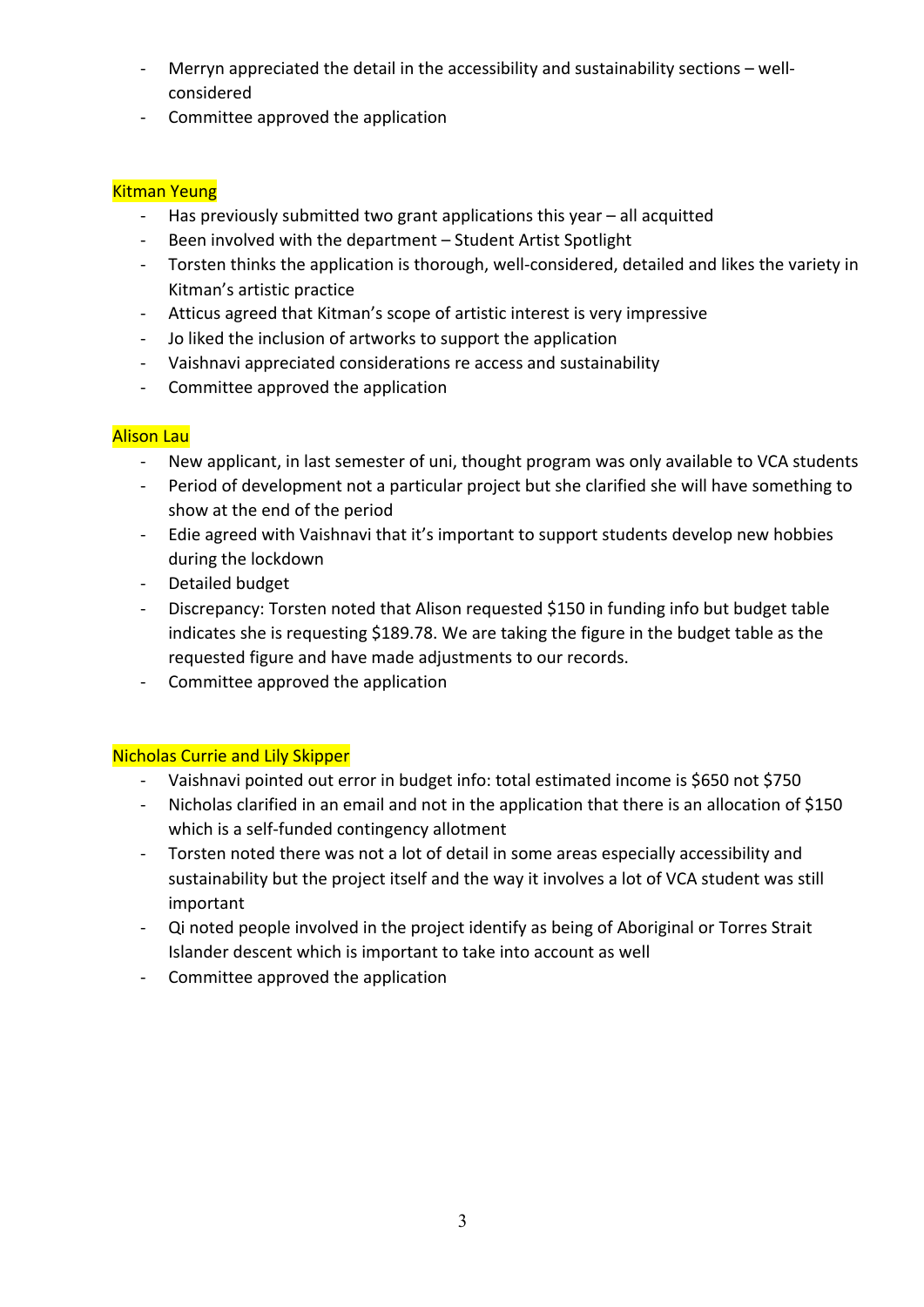# **7. Motions on Notice**

Motion 7.1: To approve the spending of \$1,627.00 from the budget line 'Creative Arts Grants' for the fourth grant round.

Amend to: To approve the spending of \$1,666.78 from the budget line 'Creative Arts Grants' for the fourth grant round.

Mover: *Vaishnavi Ravikrishna* Seconder: *Sonia Li* CARRIED / NOT CARRIED / CARRIED WITHOUT DISSENT

AMENDMENT PASSED

Amended Motion 7.1: To approve the spending of \$1,666.78 from the budget line 'Creative Arts Grants' for the fourth grant round.

Mover: *Vaishnavi Ravikrishna* Seconder: *Torsten Storkirch* CARRIED / NOT CARRIED / CARRIED WITHOUT DISSENT

Motion 7.2: To approve the spending of \$800.00 from the Creative Arts 'Special Projects' budget line for the payment of gift-card prizes for the *Above Water*  anthology winners (3 x \$200), runners-up (1 x \$100) and highly commended artists  $(2 \times $50)$ .

Mover: *Merryn Hughes* Seconder: *Atticus Corr* CARRIED / NOT CARRIED / CARRIED WITHOUT DISSENT

Motion 7.3: To approve the spending of \$300.00 from the Creative Arts 'Special Projects' budget line for the payment of *Above Water* anthology judges (2 x \$150).

Mover: *Merryn Hughes* Seconder: *Edie Bush* CARRIED / NOT CARRIED / CARRIED WITHOUT DISSENT